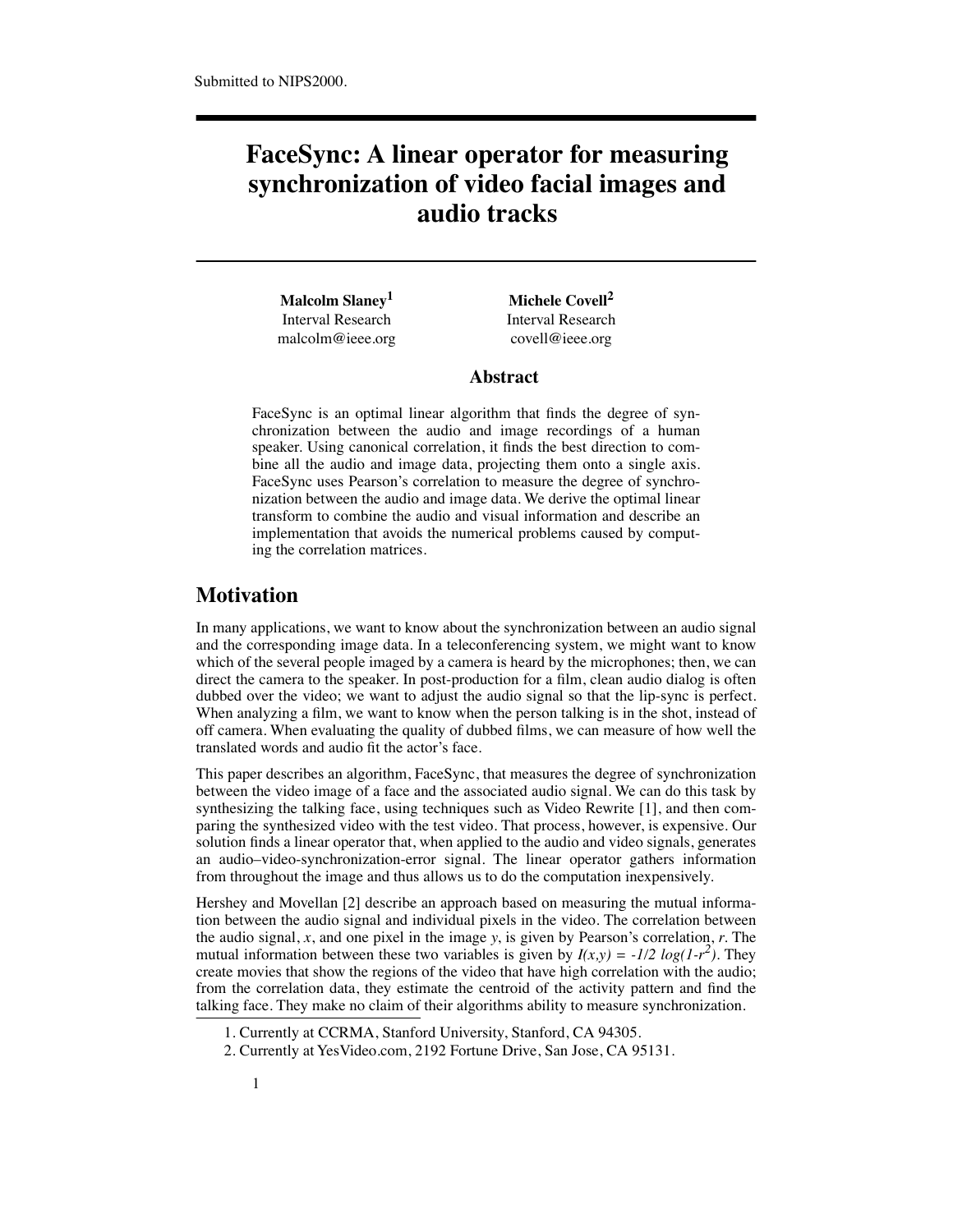

Figure 1: Connections between linear models relating audio, video and fiduciary points

Figure 2: Standard deviation of the aligned facial images used to create the canonical model.

20 40 60 80

Standard Deviation of Testing Data

FaceSync is an optimal linear detector, equivalent to a Wiener filter [3], which combines the information from all the pixels to measure audio–video synchronization. We developed our approach based on two surprisingly simple algorithms in computer-vision and audio– visual speech synthesis: EigenPoints [4] and ATR's multilinear facial synthesizer [5]. The relationship of these two algorithms to each other and to our problem is shown in Figure 1.

EigenPoints [4] is an algorithm that finds a linear mapping between the brightness of a video signal and the location of fiduciary points on the face. At first, the validity of this mapping is not obvious; we might not expect the brightness of pixels on a face to covary linearly with *x* and *y* coordinates. It turns out, however, that the brightness of the image pixels,  $i(x,y)$ , and the location of fiduciary points such as the corner of the mouth,  $p_i = (x_i, y_i)$ *yi )*, describe a function in a high-dimensional space. In the absence of occlusion, the combined brightness–fiduciary function is smoothly varying. Thus the derivatives are defined and a Taylor-series approximation is valid. The real surprise is that EigenPoints can find a linear approximation that describes the brightness–fiduciary space, and this linear approximation is valid over a useful range of brightness and control-point changes.

Similarly, Yehia, Rubin, and Vatikiotis-Bateson at ATR [5] have shown that it is possible to connect a specific model of speech, the line-spectral pairs or LSP, with the position of fiduciary points on the face. Their multilinear approximation yielded an average correlation of 0.91 between the true facial locations and those estimated from the audio data.

We derive a linear approximation to connect brightness to audio without the intermediate fiduciary points. Neither linear mapping is exact, so we had to determine whether the direct path between brightness and audio could be well approximated by a linear transform. We describe FaceSync in the next section.

# **FaceSync Algorithm**

FaceSync uses a face-recognition algorithm and canonical correlation to measure audio– visual synchrony. There are two steps: *training* or building the canonical correlation model, and *evaluating* the fit of the model to the data. In both steps we use face-recognition software to find faces and align them with a sample face image. In the training stage, canonical correlation finds a linear mapping that maximizes the cross-correlation between two signals: the aligned face image and the audio signal. Finally, given new audio and video data, we use the linear mapping to rotate a new aligned face and the audio signal into a common space where we can evaluate their correlation as a function of time.

In both training and testing, we use a neural-network face-detection algorithm [6] to find portions of the image that contain a face. This approach uses a pyramid of images to search efficiently for pixels that look like faces. The software also allows the face to be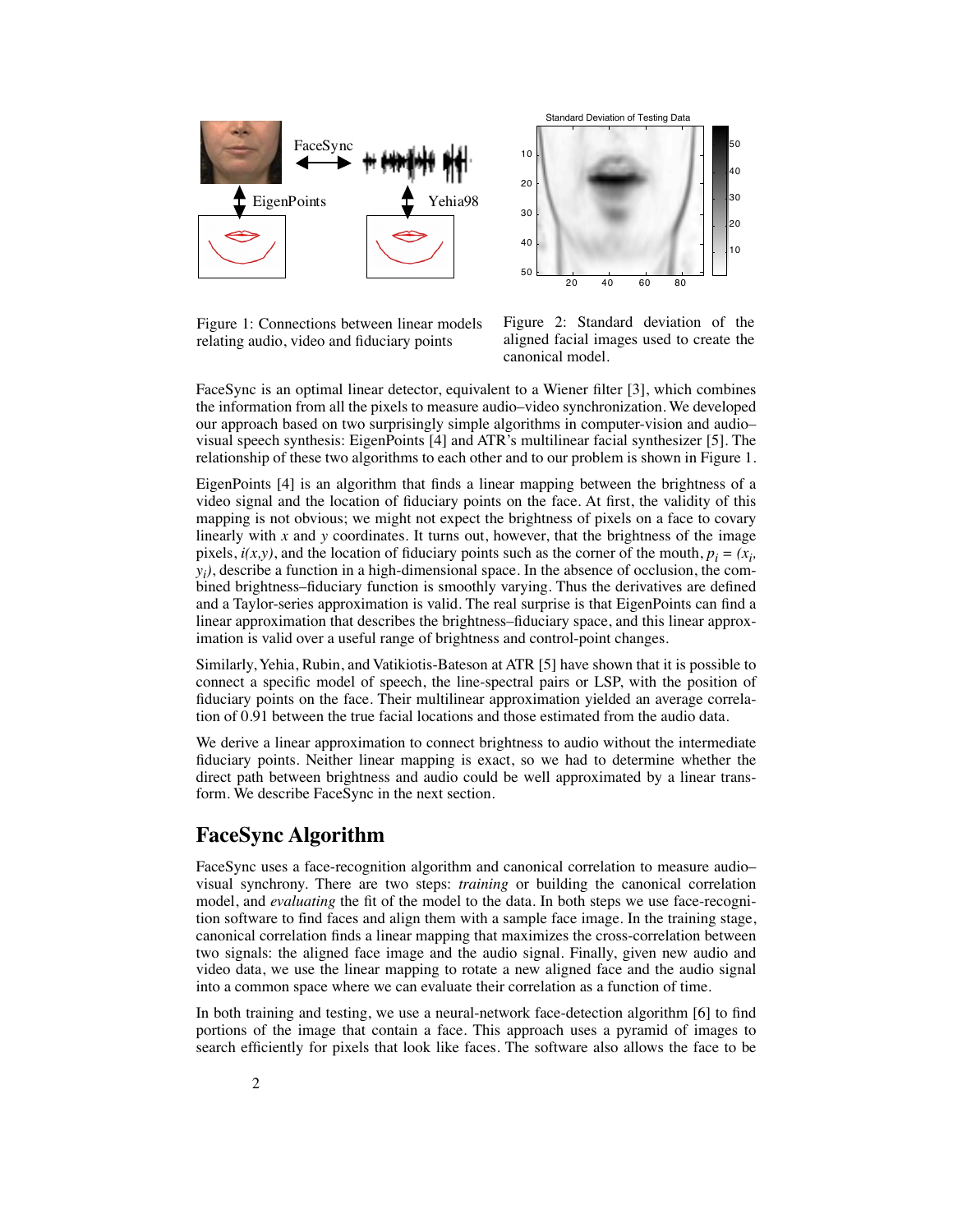tracked through a sequence of image and thus reduce the computational overhead, but we did not use this capability in our experiments. The output of Rowley's face-detection algorithm is a rectangle that encloses the position of a face. We use this information to align the image data prior to correlational analysis.

We investigated a number of ways to describe the audio signal. We looked at mel-frequency cepstral coefficients (MFCC) [7], linear-predictive coding (LPC) [7], line spectral frequencies (LSF) [8], spectrograms, and raw signal energy. For most calculations, we used MFCC analysis, because it is a favorite front-end for speech-recognition systems and, as do several of the other possibilities, it throws away the pitch information. This is useful because the pitch information affects the spectrogram in a non-linear manner and does not show up in the image data. For each form of audio analysis, we used a window size that was twice the frame interval  $(2 / 29.97$  seconds,)

Canonical correlation analysis (CCA) uses jointly varying data from an input subspace  $x_i$ and an output subspace  $y_i$  to find canonic correlation matrices,  $A_x$  and  $A_y$ . These matrices whiten the input and output data, as well as making the cross correlation diagonal and "maximally compact." Specifically, the whitened data matrices are

$$
\eta = A_x^T(x - \bar{x}) \text{ and } \phi = A_y^T(y - \bar{y}), \qquad (1)
$$

and have the following properties:

$$
E{\eta\eta^T} = I, E{\phi\phi^T} = I, E{\phi\eta^T} = \Sigma_K = diag{\sigma_1, \sigma_2, ..., \sigma_L},
$$
 (2)

where  $1 \ge \sigma_1 \ge \sigma_2 \ge ... > 0$  and  $\sigma_{M+1} = ... = \sigma_L = 0$ . In addition, for *i* starting from 1 and then repeating up to L,  $\sigma_i$  is the largest possible correlation between  $\eta_i$  and (where  $\eta_i$  and  $\varphi_i$  are the i<sup>th</sup> elements of  $\eta$  and  $\varphi$  respectively), given the norm and orthogonality constraints on  $\eta$  and  $\varphi$ , expressed in equation 2. We refer to this property as maximal compaction, since the correlation is (recursively) maximally compacted into the leading elements of  $\eta$  and  $\varphi$ .  $1 \ge \sigma_1 \ge \sigma_2 \ge \dots > 0$  and  $\sigma_{M+1} = \dots = \sigma_L = 0$ . In addition, for *i L*,  $\sigma_i$  is the largest possible correlation between  $\eta_i$  $\varphi_i$  (where  $\eta_i$  and  $\varphi_i$  are the i<sup>th</sup> elements of  $\eta$  and  $\varphi$ 

We find the matrices  $A_x$  and  $A_y$  by whitening the input and output data:

$$
x' = R_{xx}^{-1/2} (x - \bar{x}) \text{ and } y' = R_{yy}^{-1/2} (y - \bar{y})
$$
 (3)

and then finding the left (U) and right (V) singular vectors of the cross-correlation matrix between the whitened data

$$
K = R_{y'x'} = R_{yy}^{-1/2} R_{yx} R_{xx}^{-1/2} = U_K \Sigma_K V_K^T.
$$
\n(4)

The SVD gives the same type of maximal compaction that we need for the cross correlation matrices,  $A_x$  and  $A_y$ . Since the SVD is unique up to sign changes (and a couple of tion matrices,  $A_x$  and  $A_y$ . Since the SVD is unique up to sign changes (and a corporation degeneracies associated with repeated singular values),  $A_x$  and  $A_x$  must be:

$$
A_x = R_{xx}^{-1/2} V_K \text{ and } A_y = R_{yy}^{-1/2} U_K. \tag{5}
$$

We can verify this by calculating  $E{\varphi\eta}^T$  using the definitions of  $\varphi$  and  $\eta$ .

$$
\varphi = A_y^T (y - \bar{y}) = (R_{yy}^{-1/2} U_K)^T (y - \bar{y}) = U_K^T R_{yy}^{-1/2} (y - \bar{y}),
$$
\n(6)

$$
\eta = A_x^T(x - \bar{x}) = (R_{xx}^{-1/2} V_K)^T(x - \bar{x}) = V_K^T R_{xx}^{-1/2} (x - \bar{x}), \qquad (7)
$$

then note

$$
E\{\varphi\eta^T\} = U_K^T R_{yy}^{-1/2} E\{yx^T\} R_{xx}^{-1/2} V_K = U_K^T R_{yy}^{-1/2} R_{yx} R_{xx}^{-1/2} V_K
$$
 (8)

and then by using equation 4 (twice)

$$
E\{\varphi\eta^T\} = U_K^T K V_K = U_K^T (U_K \Sigma_K V_K^T) V_K = (U_K^T U_K) \Sigma_K (V_K^T V_K) = \Sigma_K.
$$
 (9)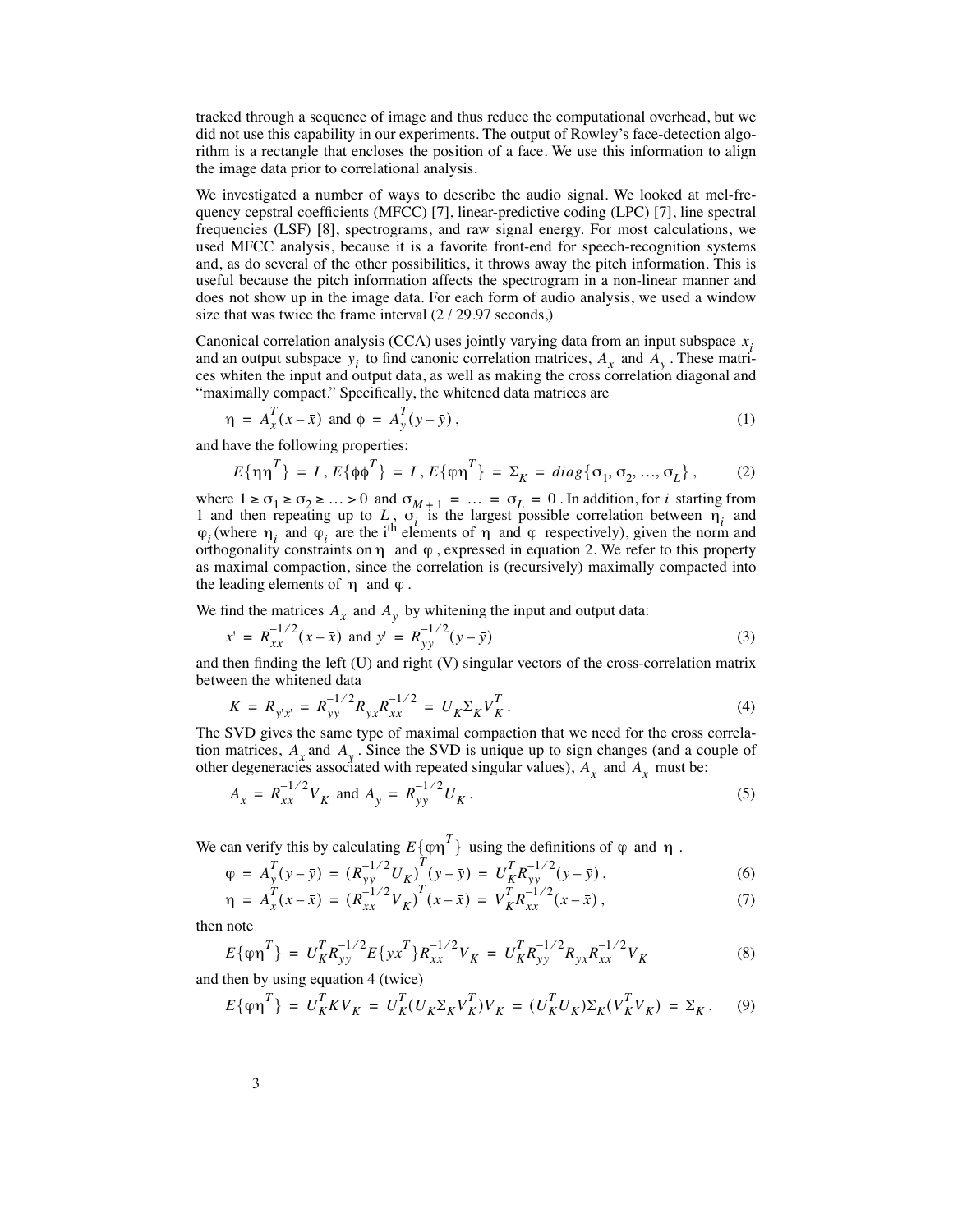This derivation of canonical correlation uses correlation matrices. This introduces a wellknown problem due to doubling the dynamic range of the analysis data. Instead, we formulate the estimation equations in terms of the components of the SVDs of the training data matrices. Specifically, we take the SVDs of the zero-mean input and output matrices:

$$
[x_1 - \bar{x} \dots x_N - \bar{x}] = \sqrt{N - 1} U_x \Sigma_x V_x^T,
$$
\n(10)

$$
[y_1 - \bar{y} \dots y_N - \bar{y}] = \sqrt{N - 1} U_y \Sigma_y V_y^T.
$$
\n
$$
(11)
$$

From these two decompositions, we can write the two correlation matrices as

$$
R_{xx} = U_x \Sigma_x^2 U_x^T \qquad R_{xx}^{-1/2} = U_x \Sigma_x^{-1} U_x^T,
$$
\n(12)

$$
R_{yy} = U_y \Sigma_y^2 U_y^T \qquad R_{yy}^{-1/2} = U_y \Sigma_y^{-1} U_y^T \t\t(13)
$$

and then write the cross-correlation matrix as

$$
R_{yx} = U_y \Sigma_y V_y^T V_x^T \Sigma_x U_x. \tag{14}
$$

Using these expressions for the correlation matrices, the *K* matrix becomes

$$
K = (U_y \Sigma^{-1} y U_y^T)(U_y \Sigma_y V_y^T V_x \Sigma_x U_x^T)(U_x \Sigma_x^{-1} U_x^T) = U_y V_y^T V_x U_x^T.
$$
\n(15)

Now let's look at the quantity  $U_y^T K U_x$  in terms of its SVD

$$
U_y^T K U_x = V_y^T V_x = (U_y^T U_K) \Sigma_K (V_K^T U_x) = U_{UKU} \Sigma_K V_{UKU}^T.
$$
\n(16)

and, due to the uniqueness of the SVD, note

$$
U_y^T U_k = U_{UKU} \text{ and } U_x^T V_K = V_{UKU}.
$$
\n
$$
(17)
$$

Now we can rewrite the equation for  $A_x$  to remove the need for the squaring operation

$$
A_x = R_{xx}^{-1/2} V_K = U_x \Sigma_x^{-1} (U_x^T V_K) = U_x \Sigma_x^{-1} V_{UKU}
$$
\n(18)

and similarly for *Ay*

$$
A_{y} = R_{yy}^{-1/2} U_{K} = U_{y} \Sigma_{y}^{-1} (U_{y}^{T} U_{K}) = U_{y} \Sigma_{y}^{-1} U_{UKU}.
$$
\n(19)

Using these identities, we compute  $A_x$  and  $A_y$  using the following steps:

1) Find the SVDs of the data matrices using equations 10 and 11.

2) Form a rotated version of the cross-correlation matrix *K* and computes its SVD using equation 16.

3) Compute the  $A_x$  and  $A_y$  matrixes using equations 18 and 19.

Given the linear mapping between audio data and the video images, as described by the  $A_r$  and  $A_v$  matrices, we measure the correlation between these two sets of data. For each candidate face in the image, we rotate the audio data by the first column of  $A_r$ , rotate the face image by the first column of  $A_{v}$ , and then compute Pearson's correlation of the rotated audio and video data. We use the absolute value of this correlation coefficient as a measure of audio–video synchronization.  $A_x$  and  $A_y$  matrices, we measure the correlation between these two sets of dat<br>candidate face in the image, we rotate the audio data by the first column of  $A_x$ <br>face image by the first column of  $A_y$ , and then compute P

## **Results**

We evaluated the performance of the FaceSync algorithm using a number of tests. In the simplest tests we measured FaceSync's sensitivity to small temporal shifts between the audio and the video signals, evaluated our performance as a function of testing-window size and looked at different input representations. We also measured the effect of coarticulation.

To train the FaceSync system, we used 19 seconds of video. We used Rowley's face-detection software to find a rectangle bounding the face but we noticed a large amount (several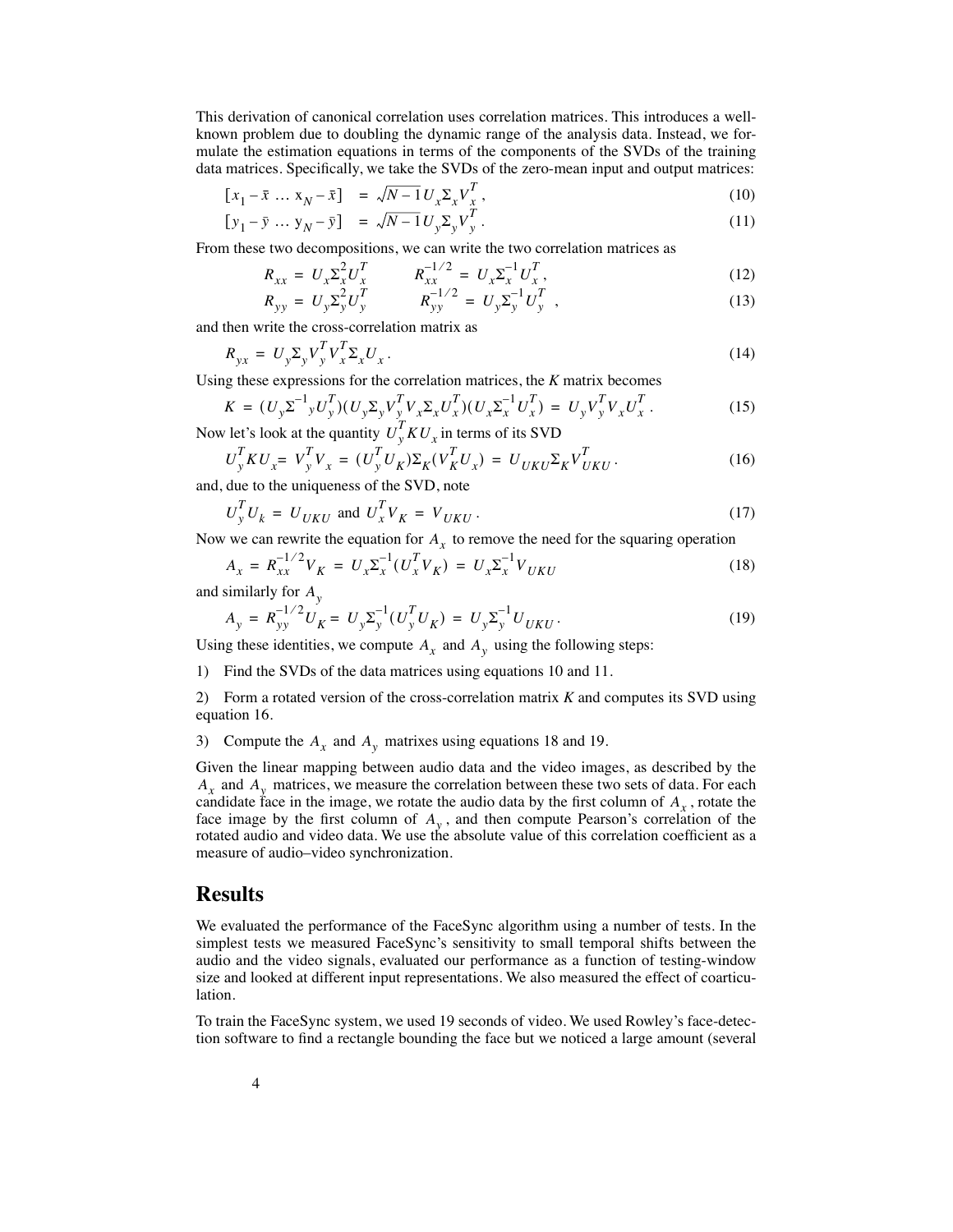

Figure 3: Optimum projections of the audio and video signals that maximize their cross-correlation.



Figure 4: Correlation of audio and video data as the audio data is shifted in time past the video. (29.97 frames/sec.)

pixels) of jitter in the estimated positions. Figure 2 shows the standard deviation of our aligned facial data. The standard deviation is high along the edges of the face, where small amounts of motion have a dramatic effect on the brightness, and around the mouth, where the image brightness changes with the spoken sounds.

Figure 3 shows the results of the canonical-correlation analysis for the 7 (distinct) seconds of audio and video that we used for testing. Canonical correlation has rotated the two multidimensional signals (audio and image) into the directions that are maximally correlated with each other. Note that the transformed audio and image signals are correlated.

We can evaluate the quality of these results by looking at the correlation of the two sets of data as the audio and image data are shifted relative to each other (such shifts are the kinds of errors that you would expect to see with bad lip sync.) An example of such a test is shown in Figure 4. Note that, after only a few frames of shift (about 100ms), the correlation between the audio and image data declined to close to zero.

We used the approach described by Hershey and Movellan to analyze which parts of the facial image correlate best with the audio data. In their work, they computed correlations over 16 frame intervals. Since we used aligned data, we could measure accurately the correlations over our entire 9 second test sequence. Our results are shown in Figure 5: Each pixel shows the correlation that we found using our data. This approach looks at each pixel individually and produces a maximum correlation near 0.45. Canonical correlation, which accumulates all the pixel information from all over the image, also produces a maximum correlation near 0.45, but by accumulating information from all over the image it allows us to measure sychronization without integrating over the full 9 seconds.

Figure 6 shows FaceSync's ability to measure audio–visual synchronization as we varied the testing-window size. For short windows (less than 1.3 seconds), we had insufficient data to measure the correlation accurately. For long windows (greater than 2.6 seconds), we had sufficient data to average and minimize the effect of errors, but as a result did not have high time resolution. As shown in Figure 5, there is a peak in the correlation near 0 frame offset; there are often, however, large noise peaks at other shifts. Between 1.3 and 2.6 seconds of video produces reliable results.

Different audio-analysis techniques provide different information to the FaceSync algorithm. Figure 7 shows the audio–video synchronization correlation, similar to Figure 3, for several different kinds of analysis. LPC and LSF produced identical narrow peaks; MFCC produced a slightly lower peak. Hershey used the power from the spectrogram in his algorithm to detect the visual motion. However, our result for spectrogram data is in the noise, indicating that a linear model can not use spectrogram data for fine-grain temporal measurements.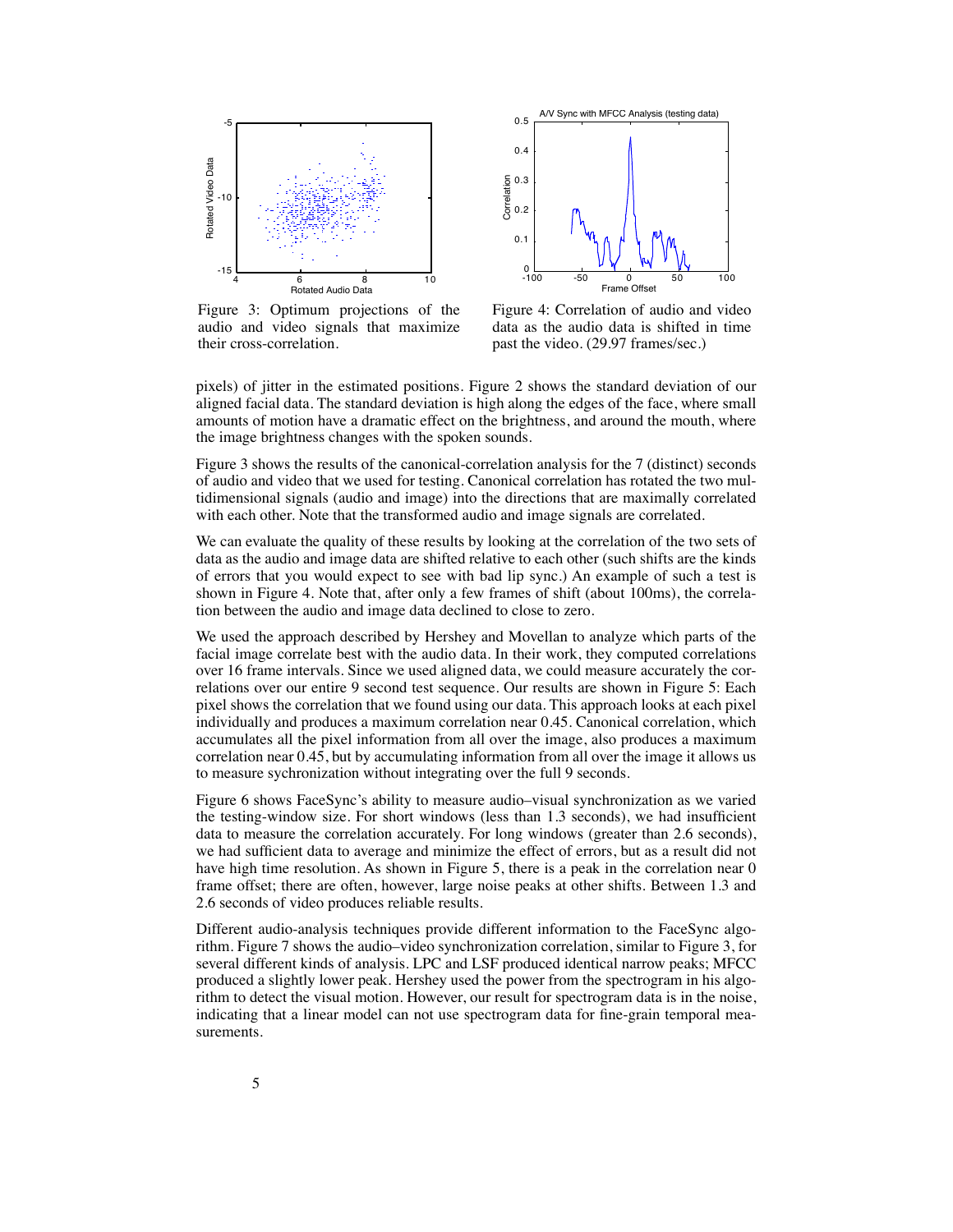

Figure 5: Correlation of each separate pixel and audio energy over the entire 9 second test sequence [2].



Figure 6: Performance of the FaceSync algorithm as a function of test window length. We would like to see a large peak

We also looked at FaceSync's performance when we enhanced the video model with temporal context. Normally, we use one image frame and 67 ms of audio data as our input and output data. For this experiment, we stacked 13 images to form the input to the canonicalcorrelation algorithm Our performance did not vary as we added more visual context, probably indicating that a single image frame contained all of the information that the linear model was able to capture.

As the preceding experiment shows, we did not improve the performance by adding more image context. We can, however, use the FaceSync framework with extended visual context to learn something about co-articulation. Coarticulation is a well-known effect in speech; the audio and physical state of the articulators not only depends on the current phoneme, but also on the past history of the phonemic sequence and on the future sounds.

We let canonical correlation choose the most valuable data, across the range of shifted video images. Summing the squared weighting terms gives us an estimate of how much weight canonical correlation assigned to each shifted frame of data. Figure 8 shows that one video frame (30ms) before the current audio frame, and four video frames (120ms) after the current audio are affected by coarticulation. Interestingly, the zero-shift frame is not the one that shows the maximum importance. Instead, the frames just before and after are more heavily weighted.

## **Conclusions**

We have described an algorithm, FaceSync, that builds an optimal *linear* model connecting the audio and video recordings of a person's speech. The model allows us to measure the degree of synchronization between the audio and video, so that we can, for example, determine who is speaking or to what degree the audio and video are sychronized.

While the goal of Hershey's process is not a temporal synchronization measurement, it is still interesting to compare the two approaches. Hershey's process does not take into account the mutual information between adjacent pixels; rather, it compares mutual information for individual pixels, then combines the results by calculating the centroid. In contrast, FaceSync asks what combination of audio and image data produces the best possible correlation, thus deriving a single optimal answer. Although the two algorithms both use Pearson's correlation to measure sychronization, FaceSync combines the pixels of the face and the audio information in an optimal detector.

The performance of the FaceSync algorithm is dependent on both training and testing data sizes. We did not test the quality of our models as we varied the training data. We do the training calculation only once using all the data we have. Most interesting applications of